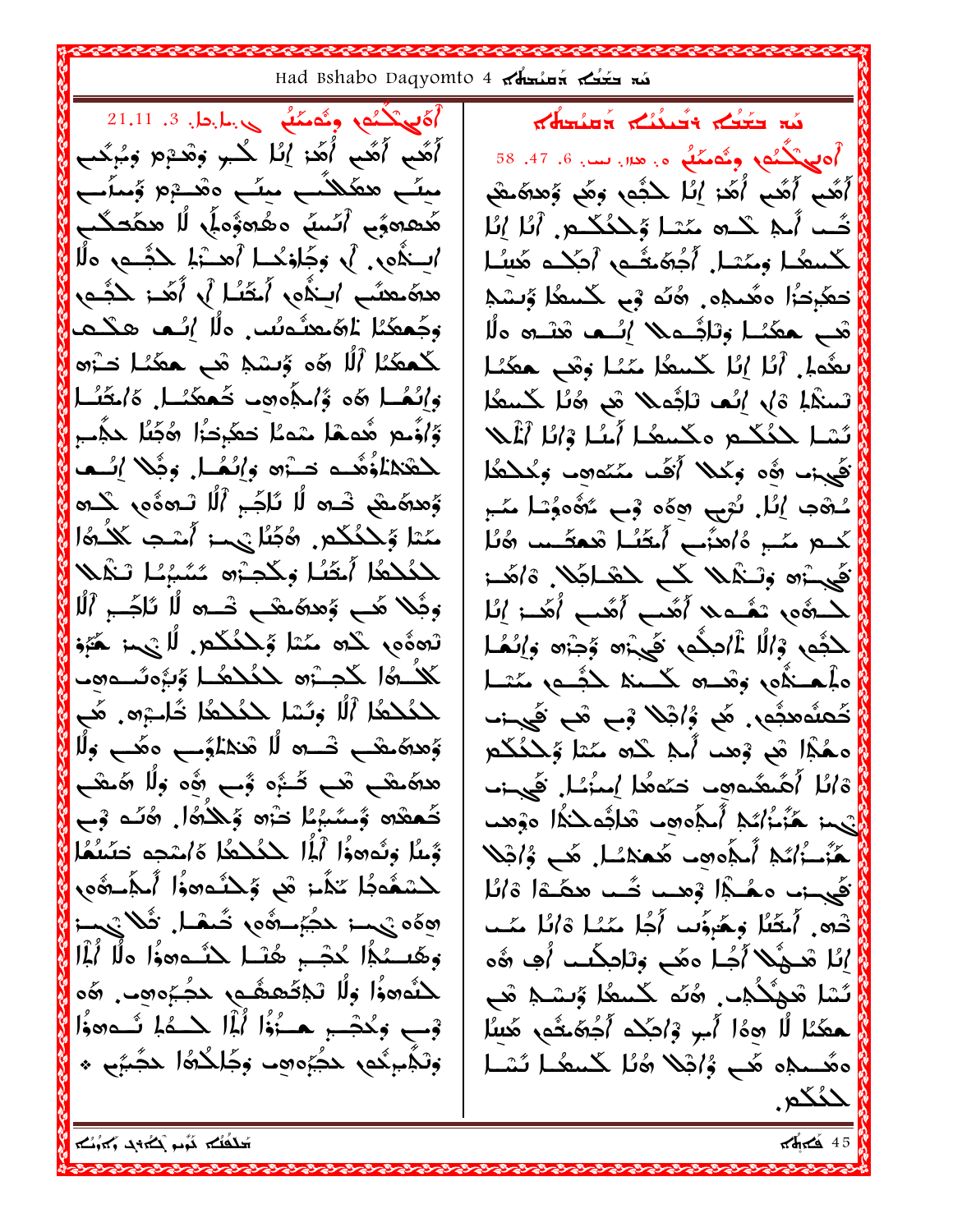## ad Bshabo Daqyomto 4 مَلْمَعْلَمَ Had Bshabo Daqyomto

هْجَانَهْبَعِ. وَلَا إِنُمَا هُجْلَ سَعْدُا خَذَمَهُا هَ مَسْرٌ الْمُبِيدِ الْمُسْتَمَاسَ مِنْ الْمُسْتَمَامَ <del>َ</del>حُھُىم ھ أَيْذَا فَرْحَقِّتُ وَحَكَّتْمَا

كَاهِهَا وَجَرِ ٱلْكِنَّى لِكَمِيرِ رَبُّكُماً الْهَيْكِمِ تُم حكْتَعَجًا مِبْرًا وُمُجْ 30 أَكْتُ وُّءِمُـا وَهْوِهْدِا مَحْجِبُرا هِهُمْ لِحَمّْدْمِهِ غَلَّائِكِمُوْمَاً ا هَيُمالِمُ! حَصْرَهُما وَهُرِهُما هِهُ!. هُ/اسْرُ هِهُمْ خُلُوْ قُمِحُمِهِ مِجْهِفٍ مِعُمْدُ هِهُمْ ةُاهِدًا شَكْبِ إِنْعُمَا كَجِبَرُهِ مِنْ أَنْسَى وَكِلاُهُا هزَعفُل هُمهُدَّبٍ كَجُمٍ أُوضُـلُ وَمِنْتَا. وَهُجَمًا خُجِزًا وَوَٰٓءًا عَوْضُوَا هَيُسَالَ ة/لمَلْمُ: فَمِكْمِعِ ةَ/هُـ: كُـْ هَدْوَمِـُـا هُ- قُمْحٍ إِنَّا كَجِبَ خَمْعَتِهِ وَيَعُـمِـلا همَّسُا وَأَعْقَبَ شَنُـْهِ هَذُـُهِ حَمُّدَـٰہِۖا تَقِقَةٍ. وَجُبِ سِلَو هُنْسُرُ وَيَقِيمَ لَكُلُو هَنُــه هَجــُزُا وِلْمُ يَــوزَاهُم أَستَوْهِ مِ لمَقْدِكُدهِ مَكْمُلًا هَيْجِرِهِ أَنكُمُ أَنَّفَ لحَقُومُــا. وهُوَجـــو أُنُـــو لَأَهوَيَٰنُ فَيَـــا هَكَبْهَا وُهِبُبِيدًا هُ/هنّب هِهُه وهُكْب إِنْعُا مِبَكْسًى كُلُّهِ كَعِبْنِيَكِ مَحِيْلًا وَّىرَةُوءُنَا أَنُّقٍ. وَهُدِرَّاجٍ ۖ كُلِّ حَبَّرًا أَمَكَنِّ وَلَا هَقَــمَ كَــح كَــمْهُـَكُــم هَـكَـمْدَكَــبِ تَعَــوُلًا وَوُّوهِ مُثَــل مِنًــى وَجَعَـط هَيُــُـال أَبْقَنَعَــم حَكَـــةُ مِ هُمْ عَــمِّنْ فَيْ الْحَمْزَيْنَ كَّرْهِمْ نَسْكُمْ هُمْ هُجْمُ وَ وَبَيْجُودٍ أَنُّوبٍ. بُمَسَّمَ رِمَا أَنَّهَا كُنَّهَا أَوْهُدَ أَنَّهَا شَمَّعَ أَهْنَا وفَهْرِه حَلُوْ: خَــم أَهُــٰٓا وَلَوْـٰ:

 $\sqrt{6}$ َّكُلُوْ هُكُم بِكُم تَغُمِي مُنْ الْمُجَهَّا أَؤَحْشُرُهُ لَكُمًا وَخُذَّبَ ثَمِيمٍ هُجِشًا 16هَـٰ: لْكُلُّهُ مَّا تُكْبُوْبٌ وَهَجَّـتَ ثَلَا شَـْرُمْ ههُمْ أَلَمْ خُلِّؤُهُ. هُدَجُمْ كُلُّهُ كَلْمُتَ حَصَّــٰدُاه هُــٰدَٰدُلا ذُنُــا هُ/مِ هوهُ! فَعمُـا هَيُّمَاا وِهُجِعًا هَوَاِسْتُهَا وُهِعَمَّكَ ۞ كَعْدَقُوبَ. وَذُكِنَّبَ وَهُوَ هُجَـٰٓ; وَقُنُـمْـا ةُاهنَّبِ لِلْمُلْعَفِّيَّةِ وَهِ لَلْعُفُلِ كَسْمَ هُجِهَا مِنْهُمْا أُحِكْبِ اتِكُورِ مِعْكِبٍ. هَجْبًا يَعْدِيهِ وَاهَدِ حَدِيمَى لَا هُجْدَجْهَا أُهنُا كَسكُنْقَا ٱلْلهُ لَلْكُمْ وَجُّنِفَ شُنِفَ حجَّبَب, لَا أَلَمْكِ وَاحِسْرَا كَأَوَّحْسَا أَلَّا لْمَنْهُمَا كَلِمُثْمَلًا. هَنُم فِي أَهْبَ لَاه لِمَعْمًا لَمَلْكَبُوهِم وَشَمِمَهُ رُبِعَكُم أَهُـْتُلَبُّمْ هَمْتَىٰٓكَبِ أَبُّ وَجَنُّـهَا وَّـكُـرِ وَبِ أُهِكُمْ مَعُلَمِمْ , شُه فْهِ أَهَدْ لَحْشُورٍ لَلْ الْمُعَالَمِ مُعَامِنِهِ مِنْجَمَّةٍ مِنْصَمَّعَةٍ مُنْقَصَّةٍ وَسُمِيْنَا كَعْدِرُهُ وَالْمُحَدِّرُهِ وَتَوْعَ هُدِهِ. تَلِلُوں وَے حَوهُدًا ثَمِ تَمْلَؤُسُو مَحْدَنًا هَدهُ مِ مُمْتِي سَوَهُو مِهْمَةٍ مِهْمَدٍ }. ةَاهَـــز كـــوَّى هَـــجلًا وِلًا إِنَـــم هُــلُو أُهوَهَٰدِجًا هُبِ هُـائًا مَـٰبِبًٰا هوَٰهَـا كَــلاً هُالُا حَكْنَا وِلًا حَسَّبِهُ الْمَـلَوِ مكْجِكْـُـا لًا هُكْمُا أُدْوَمَُكِمًا وَقِّعِ مَبْرِبًٰا ۖ دِلًا إِنْف وُهْدا مَكْمُرَا مَبْرِباًا حَرْهَا حَكْتُكِما 16 وْب لًا مجَارَ مَعَدُا مَبْلًا حَرْمَا وَوُو مَعْدُرًا هَجْابُهُـِ وْآَهْـا أُجِسُى أَلَّا مَعْدُرًا مَنْـبِهُۢا حَآهَـا مَـٰبِنُٰہُۢا وُهْبِ هَٰاؤُـــوُّی

حْلُفُلُهُ مَرْمَوْ بِمُهْدَ وَكُلُوهُمْ مَنْ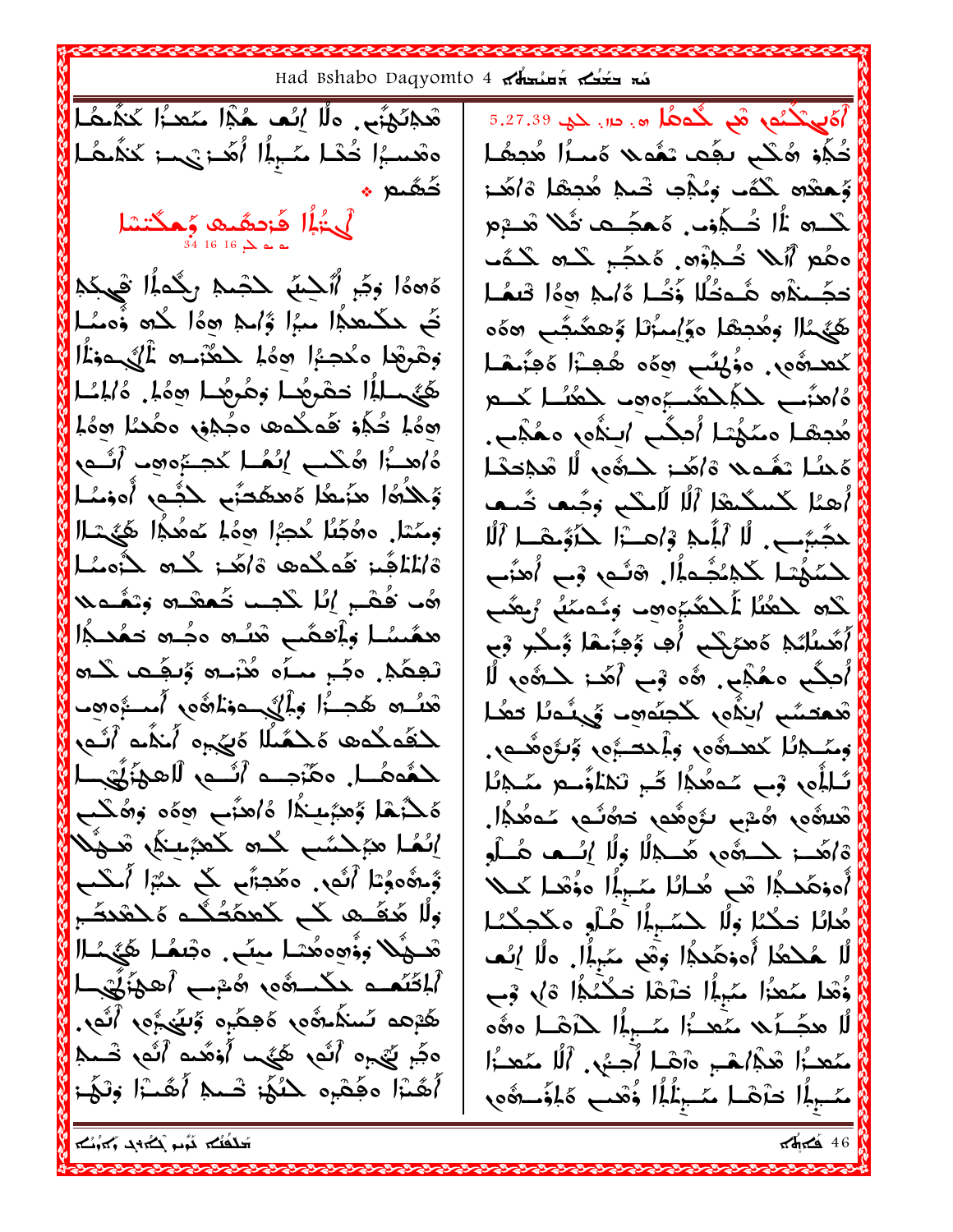## ad Bshabo Daqyomto 4 كَتْتُ مَعْتُمُ Had Bshabo Daqyomto

 $18,4,2$ ,  $\ldots$ ,  $\circ$ ,  $\circ$   $\mathbb{R}$   $\bullet$   $\circ$   $\mathbb{R}$ كْلَـٰدُهُا وْبِ وَكَنْدُــز تَنۡسفَــٰدِهِــ تَعۡــِهُٰلا مَنْدَتُهُ هَيُّمُاا وَٱستُبِ. ثُمِ مُعطِّبِ هِوَبِ تَصَنُّوهُم أَسَمٌ كَتَرَ هَـمُـسُلَ هُجَهُـتُـمَلُّه ْفَرْهَى ۚ هُ اهْلَعَى كَعْدُ ﴾ هُ اهْلُجَى كَعْدُ ه كَعِفْكُمْ احْتَغْسُمْهُ هِمُسُمْسَلَ وَسَمْسَةَلْ ِ لِكُلْحَدًا وُ*آٰأ*َبِ وَُخُم*َأ*ًا وِكُماوُّا وَلَمِخُمانُ وَ مَشَعْسِفُ مِلْمَ وَمَعَهُمْ مَكْسَبٍ حَتَمَّــمَــد همَسُل حَمُّدَّةٌ وَهُ مَلَّدَ مَنْ السُّمَّةِ. حَدَّمَتْ مَالِ اللَّهُ مِنْ أَلْمَا مَعْ الْمَسْبَعِينَ أَلْلَا هُــوهُجكا هِـ وُلِكُــهَا. ۚ لَا شَــحِــُــْمِ ا وِلًا إِنَّــم تَعَكَّاجِــرَةَ ۚ. حَــزَّــكِلًا مِنَّــحٍ يَجِـــز وَّكْلَاه وْالْمَتَوِّجْ حَتَمُّدَيْلا هَمَّسُلْ كَلَاجُمْ ا لُجْلِ هُنَّــمِ وَهْـــمِ لَهُــمِ لَكُــهُۚا وَجِدةُهِ بِهَكْسِرٍ. شَــؤُلا هُوْا ههَنفُهِ لُدەۋَبِ وُابْدُهِ كَعِنْدَا هُي هَزُسُمْ وُحِكَّ: المصنفه بولهنوه ستمهمه ولمنفع بَصْه هُمَاهُ أَنْهُمْ مِنْ الْمُؤْمَّلَ مَنْ مِنْ مِنْ مِنْ مِنْ أَيَّنْا حَجْهَٰۥًا. ةُالْجُنَّفَ وَةَنْفُو حَدَّةَ أَجْلًا وِلًّا هَـمُّـنُـل دَنُـدَانُبُ ۞مَـٰذُوب هُــع وُّوَخُرًا وُّا هُرُسْلاً وَاحِهِنُنَا هُوَ كَبِرَجِّهُمَا وَهُدَكْتُنَا دُولًا هِجَا ۞مَنْذُوبٍ وَوَلَّا لَكُلُّهِ تَتَلِّلُهُا, شُمُّا ٱلِّى تَتَمُّـهَلَا مَمَّسُل أَبِنَدُهِ وَهْبِ هَزْسِطٍ وَمُنْمَضٍ وَهَنَدُهِ هَّنُبْدَأَ «هَٰنَكُمْ» ثُبِرْهُه وَهُمُسُل «هُمْنُه اَيْمَةَ اَبِّدَ وَهُدَيَّةٍ يُكْتَبُ هُمْ فَقَدَّ مَنْ َهُجِدْحَ جُجُملًا حَجْجَرْ هَ مُعُدَّهًا وَجُّدَكُمْ ا حَقُّوهُ رُمُوت حَكِّلًا وَكُلَّهُ وَحُوَّةً وَ اللَّهِ وَحَبَّرًا

أَلَّهِ الأَسْأَامُلُمْ. فَه فِي ظَي هَضْلا الْأَمَّارِ أَهُومِّ الْمَحْمَدِ مِثَمَّةٍ أَنَّهَا حَجَمَةً مِنَّاسًا بِّهِمَا الْمَحْمَدِينَ وَجْعِظِ أَهْبَاْ وَاهَـٰزِ فَيٰكُــوهُو حَطَّـُرًا. هُجِفْحَيْ مِي وَجِعْنَا فَوَجَدُ وَهُمُسَلَّا هْرَبْكُمْ وَهُوَ وَهُدَمَّمَى وَوَوَهُ لَا كُلُّدُوا معُعنَبِ وَهُم لِمَـــوُّمِ أَهُمــْزَا. مِعْب هَكْمُا أُهْدًا ذُخُلَ هِهُ! وْأَمْلَأْسِي هَجْرُهُكُمْ َوَجَــدِمْ أَهُـــْزَا ةَالِمَّقِيمَ مَسْــرَا لِأَوْتَحِــا ثَلاثُه، هَ/شُهزُمثُه، وِئِلاثُه، أهلازُمه. وجِّمِ ٱلْمَلْكُمِ: نُهُـ: خَـمِهِ أَهْمِــْٓ;ا وَمِــرَا وَّهِدَّمسُبِ لِّأَوْتَسَا وَجَسِيا أَهْسَرَا بِمَصْبَ |هَجِعًا وَجِدًا وَتَعِيُّوهَا يَجِعُـْهِ شَـٰهَا اللَّهَـٰهَ أَوْهُجُــ; هِهُا وَّحَزُهـــهِ حَـــوَّهِ أَهْــــزَا. أةهُنصت فَوحُدها حَقُلًا وُهُلْ وَاهُمْ حَكْمَ لَّا غُحصَّہِ حَنَّھِھُہِ مَّـْہِم وَجَّــم مَّــؤَلَا وَهَبُّلُ هُوْتُنَا سَبِّ. هُ/نَهُوْ كُنْ هُزُيْنَا كَاهِدَهُ; مَكْلًا كُبِيرٍ ذُلُما كَاللَّهَا كَلْمَا أَفْهَلِكُمْ وَمَعْدُدُهُ وَهِمْسُلًا. وَأَقْسَمَهُ أَلَّهِ كَجَّزَ ةَاهَٰزَ وَهَٰا كَلَّهُو، هُـَّبَ هُنُـا ەُلَّا كُــْـَـَ كَـْقَدَكُـَـْمِ أُسِيرِ وُّاَسْتَـلْ وَهُنَّـوَ أَهْنَى 500 كَلُّهُ 50 مَنْ حَقُلَ عَقْدَهُ همَّسُا ملَّسْا أَبِنا مجَـنأبر. معَلَّــه كَنْفُرُه مْكَلَّا وَهُٰذِمًا مَكْمٍ فَكُلُّهُمٍ حَلَّت ضَنأَه. هجُه حَعُداً ضَه حَدَّثَا وَجَـٰ; مَهْمَمْ أَشَمْ مِيْ بِهِيْ مِنْ مِمْنَا مِنْدِيْمَ لمَعْبِرِ هُ٥ هُجِيِّ شَــْمْ19 هُـْــوُهُ٢. هُوجُــ; أَهْــم أَنَــم حكَـــنةُ ه معُــع حـــةُ م َقُــِدُووُا وَوُوْا هِوْا هُو وَجِئَــبِ خَــِـبِدْهِ |مَمَّمُثُم) فَكُمُّا.

تحلفكم لمراشط بابه تحفظ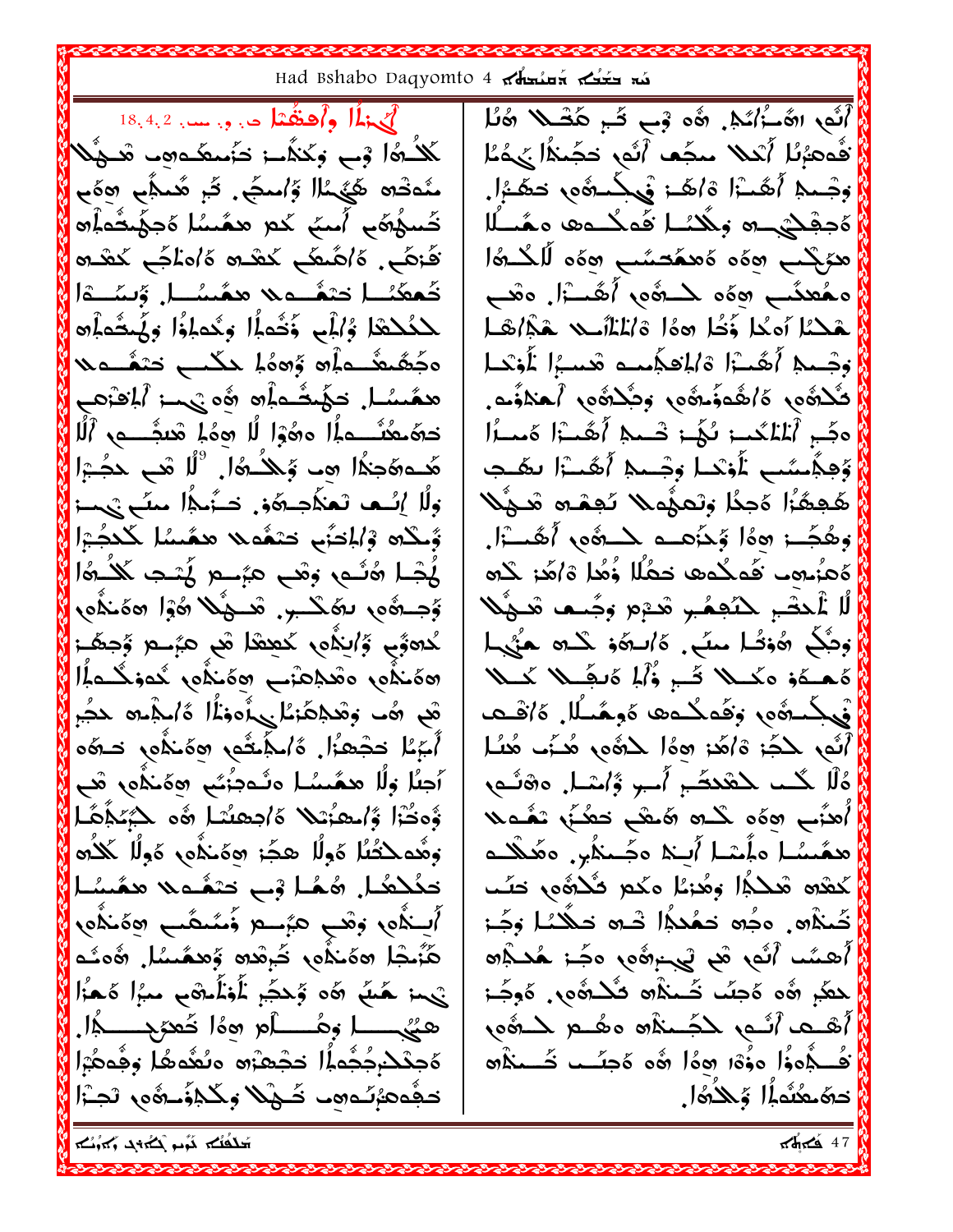ad Bshabo Daqyomto 4 ملحله Had Bshabo Daqyomto 4 لَّكُمْ يُمَكِّلُ. مد . المحصومية للكنوى |تُحسُّـه&ہ حمشہ تُّرْتُهُـا مَنْـہِٱ ٱمْحَجَّـہِ لَّهُ حَمَّا بِشَيْءَ هُوَجَاءً هُوَجَسَاً. وَهِكْتُمَا هَمِنُا وَوَّكَبَ كَلِجُوَّمِيُّونَ صَنْبِيَ فَيَ جَمَعِ كَلاَهُا هجُرهَّىفِهِ عهكَلا حَكَدْجُجُـهلَا. هُـهمُعمًــ هُـالُــٰة مــ. هُو هُـعــهُمْ هُـعــهُ م ة/أَا هَخَـ: حكْعُـا حدَّــهِ حَنْمُـهْـا صِّ نُرِبُما. ٱلمُكَرِّوْهِ تُكْلُّهُم، هُلَّاةهف \* هَ كَمَّنْبِشْلِ مَعْيَكٌ وَشِيهِ وَهُو هُوَا لَكَنِ أَهْبِ قَبِ وَوَهُمَا وَوَُهُبَهُ وَلَا وَدَارِكُمْ أَنْ يَعْرَضُ أَلْمَلَكُتَ كَتْلًا هُبْشًا. وَكَنْهُتْ تُعْقَبُهِ هُوَذُكِمْ كَجْوْبٍ خَسْرًا وُّەبب كَتْمَا أُجُلُّ وَ سكْفَبِ حَهُنُدَاُه ِ. ونُعْنَبِ حَثْمَتْكَمْ بالمستحار المستور المحارب المتحم وفَزْدَهُا \* قْتَلِيْجُل: ٱلْمَلَّكُمْ: هُٰٓئِنَّا ٱسو وَّهْشًا هَاۢسو ىكْت آتەھ كْلْلُوْْا وَهَشَنْزَا. ەُلْتەُو تْلْكْتْل حيدًا وتُعتوه مَعْنَاه ٢ وكعلاُمُلُا. وْكُمْ هَٰكُمْ هَا هَاهُمْ وَمَا أَهْتَرَا. كُثْمَلُّا وهُنِي مُحَقَّدت هُجَاهِم هُداُل مِعُهُّلًا \* دُا وكَعنُعكَلاه فَزِعُرَه حَكَرِلُه مَّى يُحَنَّماًا. 5َت دُهْ هُنا هَنَهُ: عُكْرُه كَعَنْعَدُم هُٰ: • هُوصِمُل كَمُبْلًا حَجَّبِهِ أَضُولًا!. وَعُـْ10 هَمُا وهَبْ كَعْكَسْا هَدُمْ أَوْخُدَا. هَبْ حَدَّبْلُو أهدهُ احبُهْتُو هُجِّزُو . هُوجِسًا كُلُو ەڭكە ئىخامە كەئىمەگىر ھەب ھ وَهكَّر هَكْثُماً!. كَثَّانًا وَحَتَّدهِ حَكَّ ثُمَّوْ أَوَّلِيَكْتُمِ . حَمُّلًا . هُدَّسَ كَبِمُّا း တည်စိ الْمَكْمَا لَكَمْ رَبُّهُ الْكُمْ رَبُّهَا لَكُمْ إِنَّكُمْ لَهُمْ الْكُمْرَ الْمُعَامَّ مثَملُهُا. حقٌّ. حصَّه وَلِحَْسًا مَفْتَرْهِ لِلْعَمْلَ الْمِكْمُ الْمَعْصُرُونَ وَالْمَعْدَ ىشك گىزُا ەڭچىڭخە خدَّاھُا. ھَج ھَدزُا أُفَّزِنَا وَحِثَمِيْلٍ وَتَفْرِيشًا هُجِ وَكِنْعَا. وِهُسْا هُتِمْا. هُـمْف حَكْيَة كَعْتَقَدُّو. وُسطُلًا ضُـع هِءُا حَكْسُوُّهِ. هُنفَــت وكَـــدأه٥ما امُـــع مُـــع هــــــم حـمُّـــمَـــا دەۋە دۇەمە ئەمئىگا. كالۇمە آمىر كۆۋا  $\cdot$  000 ٱمَكِم هُعِنُكُما وِكُمِنْزَا. هِدْزَكُمْ كَمَكْرَوه ﴾ ٥ هُزُو کُے مَمَّلا هُتِدًا ﴾ وكُمْ مَنْسَلَ دَوَّمْسِلُه وهُسْمَ كَلْمِهِ ﴿ إِسْزَٰنَا حِمَٰلًا. هُٰٓئِنَا هُنَّى حدَّــمشَــوتِ صــه بْـرِّ مَــه مَــوتِ مِــوتِ مِــوتِ مِــوتِ م حثُوم مَّرٍ حَمَّجًا. بشكو مَّكَلاَثَا حِشَوُوَّا.  $\bullet$  000  $\triangle$ 00 وَدَٰزَهُومِ لِلْكُحُرُ وَهُٰزِيُلُ هَٰزَا وَوَا دُرُو . إِسْرُنُا. حِمُلًا. عَمْل لِحُمْلًا وَكُرِ لَا أَحْكَسِهِ. كَعَكْكُمْ هِمُسُلْ وُحِبُّلْ للْـصِّد الْمِـد الْمَـدِينَ مِنْهَا مَعْمَدٍ رَضَمَـد تَـــــره . ضَكَّوْهِ ۖ لَمُحْــــم وتَــســـرُه و الْـــم مُحْد ءكَّدِيكا وْهْلِي هِقْبْ. لِمُكْتَمَبُرُاْ وَحَزُوْا وْامْكُوُوْهِ. كَكُوُلا هُدَأْ هِيْ وَهُهُهِ |ةتكـْعب وهُم كَله هُنَّه هُع هَٰدُاء ك من من الله على وَرِكْحكُمْ وَ عَلَيْهِ مَنْ مَنْ مَنْ تَحْلُقُكُمْ مُوَّمِرٍ بِمَاجَةٍ بِمَاهَمَكُمْ  $\kappa$ qi $\kappa$ 48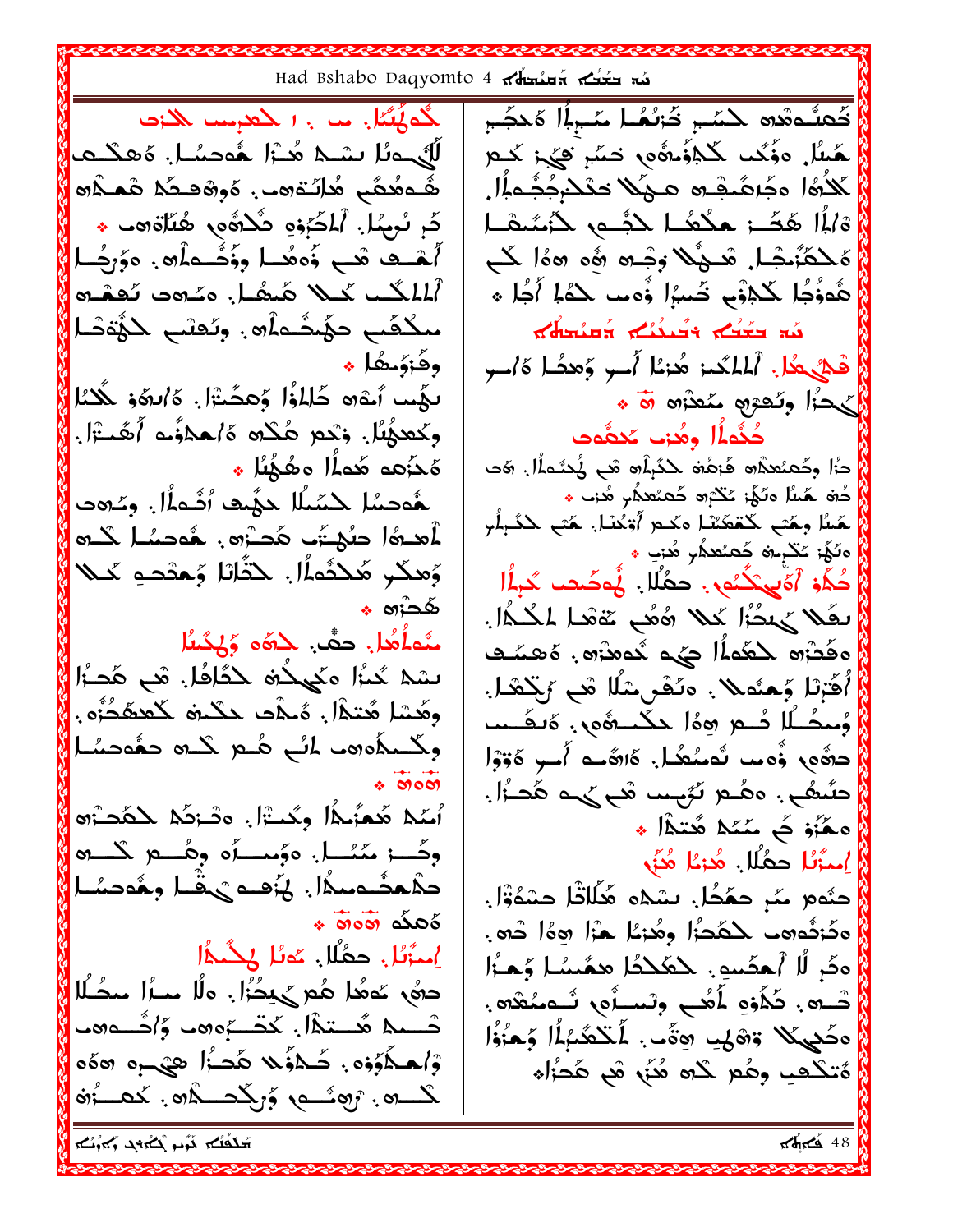Had Bshabo Daqyomto 4 مَسْتَهْدَهُ Had Bshabo Daqyomto 4 لِحْصَدِ أَهْنَزَا وَفَكَّب لِلْمُرْتَبِ وَأَوْصَدَ  $\overrightarrow{a}$ حَسَّمَىٰهُ $\overrightarrow{a}$ و أَمْوَى مَنْ مَالِهِ مَعْ مَدَّمَ أَنُّهِ كُتُمْ هُأَهُدْ كُنُّهِ وَرَبُّكُمْ كَلاَمُحِلَّل كُمْ كُمِيلًا. وهُمكُمْ وهُو كُمْلًا أُقْتُبُو. ةَ احْزَاه حْتَمْحْهُنُـلْ وِمَتْنْـلْ. وهُـلْ وُبِـهُمـم ەَحقىمىلە مَىـْزۇق ، ەَحمَــەلُم ھَرْمُــف هْمِ شَمامٌ أَهَّنْزَا ٱلْمُلِّمَرِهِ لَمُوْتَدَا أَسِرٍ وقْبِ هُحثُوم نُومُعْدُهِ . مُهجد لَحْزَه لِمُوت مَنْتُم هِ مِــــم. هَـدهُوْا مُهُوتُهِ الْمُؤْمَدِهِ. هَ مَكْسْلَا بِمَجْدِ مُحَبًّا مِكْوَجُحًا عَذَبَ . ومَمْ حَقَٰحًا وَحُبْحُنَا ۖ عَنْعَجَا ا هْمِ هَبُـم مَعَّنُــم هُدَانُــم. مُّةَةوُسًا وَبِ قَبِيُّ. وَحَقُلُ أَحْمَشُوا وِكُنْدَهَمْ هُـــا وَمــــاَه . ٱلْمُـهَــاَهِ مِــهُـــه صَـــه مِـــه مِـــه الـــه أَكْلُوا لَمُعْمَلُومٍ. فَرْحَقَتِهِ. \*. كُتْبَ هُحِسْعِـدًا هُجَرْهُـجاًا. مكْجَوْهِ كَتْسُـرْهُم مبُرِيم هَيُبِ، وُسِلَمِدْهِ حَتَّةَهُدًا مُوْدَوُسًا ولَٰا أَلَمْهِ حَيْمَ حَمْلُهُ أَلَّا حَكَــهِ شكب هَقتا لمتسلا شَلْؤُو وكَبِلًا وتَلْعَدُونَ أَنْسَمِ أَسْتُلْمَا . لَا خَعِهْدُرَا هَّزَىمِـدًا وَلَرَجَّـمٍ. وهُلَا قَتْرَمِ نُودُنُــا هِ وَقَوِيمًا أَلَمَّا حَصَّنًا. هِ مُحلٍ وَإِنْجَنَبِ أَنْتَقِيَّ. سُرْا إِبْلِ. جَرَمٍ أَيْحُدُّا هُوجِسًا جُمِعْيُو هَّنُو هَدسَّ ولًا هَكْهَ وَدَّمِ هِمَّلاَصَّـحِ حفَكْتُوم آتَنْلَلْ أَحْدَ كُتُو هُتَوْلَى وَلِي هُج تُسعْدا لُا 1000. مْبِ حَفْدِتُهْدا مِرَجَّد ادَهُ عَنْ اللَّهُ مِنْ اللَّهُ مِنْ أَسْ وُدَهْدًا وهَعِنْدٍ وَوَحِنْتُمَا ثَمِ هَدَأَبٍ 200 كَمِ هُـةوَا لَكَمْعْـهِ هُنُـمٍ وِـمُعْنَبٍ لَكَـهِ مَّىــُلَا مِكْمَحُصًا ذَّصًا هُ/هزَّىـــى. لَّاحُـــْهُا ەھْكلەشىگىپ لەشەھۇئىقەم ەھڭگىل ەللى كىشكى كەن ھى كىمىتىگىل. وَّحْدًا مِنْعَجُـا هُ/بِجُـٰٓأَ هِجَّرْجُبِ ۖ جَـٰهُڵُ19. فَاحِقُتِهِ. ق. تَهِي م هثملا أوئا لمقك مكشا وحُددُحًا دَّولًا ـمَكْدًا ـأُنْبِ 500 كَتْكَـدًا. أوفَرْدهُــــه. هُـــا وُـمكَـنتْـــا هَـْكــــــــــه ەَحصَّــەڭم قىدىمىدەُە ، أَصَــزە . أَيــدُّە، ِ فُوعِرُنَا ةَالْمَكْسَو ثَفِي وُوسُلِ وِهُومِمَا وَاهُدْهُو، كَذَا هُيعًا حَتَمُومَا هُمُسُا. معَّنْہے مَّحتَرہے کُھنُعے اُل وِهُےَ أَكْتُوا وَادْقُلُهِ أَهْتَقَتُ هُو شَمْعًا هُـْتَمَّا ەَ كەَ كەنُىل مِ آەَ بِ كُنُسَى. وَّكَــب كُــ رَوْنَل وتَسْمَلاً لِمُشْمِلًا لِمُتَعَزِّيْتِيْ وَسَمْعًا وُ فَتَوْصَلُ ٱلْمُمَكِّدُهِ وَٱسۡبِهِ كَحَكِّدُوهِ سَهُقُتِ وَهِ. أَكْتُ أَهْلَ كَحَتْرُهِ وَّتَغُطْ لَمَحْقَّدَا وهُعو أَنَّى شَيْءَ أَهُيْتَا. جِزَم هُمْ دَارُلْ وَفُزُوهُا وأَرْفَعْـهِ حَمْعُتْـهِ . لًا هَٰدِجُــا ۖ لِلنُـــٰف وَتَزَحْـٰهَــَـٰتِ لَلْكُـــٰهَا فُرْحِمُتِهِ. قَ. ظَ هَكْتَمْحَدُثُهُ هُ/فَ لَا وُبِعُومٍ كَـُدْمِكُمْ ۖ ٱلْلَّهُ مَوْصًا لَّا حَكَمَ حَدُّكَبٍ شَّـلًا هَّزُكْلُلْ. كَذَّكْرُكُمْ أَلْمَحْكُمُ مُعْقُدِلْ. لحفٌءفمُنْه منُـاؤُهاُه هَلاهُــ ورُجْــا معَّزَىـــم مْحَمَـمْكَـــم وأَمكُــل تعهكُــم، هَزَهْزَمٍ هَمِدٌوَ. هَدِهُنَا هُرَوَ حَمَلَكَ هُ سُنْهُمْ لَهُو بَاسَمَ مَنْ الْمُسْتَمَرَةَ بِمَا يَسْتَمَرُونَ  $49$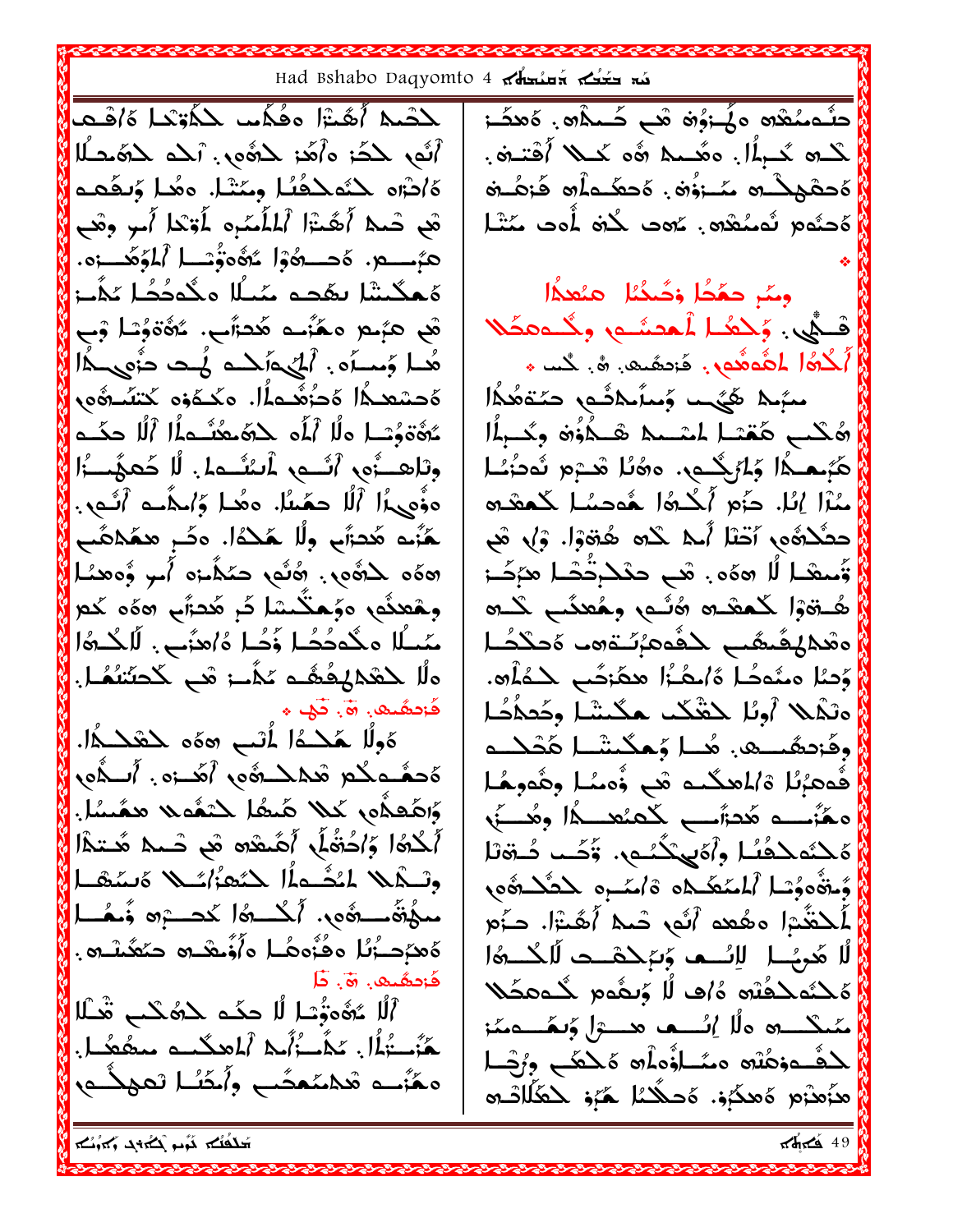Had Bshabo Daqyomto 4 مله Had Bshabo Daqyomto 4 ثُلا مَدِ ثَعَلَم تَعِلُّوه أَنَّهِ كَمِلاً كُمِنَّم أَلَسُم. هَلْسُم هـتول وهُكْسما أَلَمْا أَبِي مَمْسِمِ لكحّ وتزلمه للسَّلَاه وألَّاهُ! هأا تهمْا |أَكْتُهُ| كَكْشُكُوُهُ مِنْ. مَكْتُبُمْ وَجَنْفُتُ لِكَمُوهِنُٱلُهِ. وَهُوَ هُلْ وَجِحَبٍ. ضَرْبُعُـلْ لَٰلَّا الْلَّكْلُوا. ۞ محفَوْل هُم هُماُا وهُم كَاحُـا هرْلِ وَبِكُمْكُومِبٍ. وَجَعُدُ وِتَوَوْا كَرْتُغُـا ەھْع كَعْلَا ەھُىمْْا ھْعِ ھُنَّىـُٰا كَسَّكْـَا. مَمْنَذْخُلًا. لَا هَـْءَلِ وَتَضَّحْنَا حَضَّرُهِ هَت هْمِ هَمْشَهْلُا حَتَّمِىهْمَا. ه/ْمِهْ هِهُا حُسُّهْ وأَحْدُهُا ولَّا وِتَوَدَا هَـقُـوَحَـكْمُا حَوْجِئْتُو. اللَّكُمَا وَتَعْلَمُكُمْ الْمَوْهُ كَمِنْدًا هُمْ الْمَالِ ەھُە وِحُدْا وِنَّەْسِدْ حَـٰثُوْهُ=ا خَاتـَـٰہِ∞۔ وألحقتها بكحرًّا سًرٍ هو عتَّمةًا وَحقده ے مکتمر الصَّفت اللہ علیہ کا اس کے اس کے اس کے اس کے مقابض کی اس کے اس کے اس کے اس کے اس کے اس کے اس کا کام کر<br>اس کے مقابض ائْدەتنىدا ۇقدا خىڭخا ائىدۇا. دقىي شائا هَزُوْا هَكُمْ حَدُّثَا وهُدَدُّت آَتَتْلَ وَهُنَّا |تَكْشَى كَتْدًا. وَقُثْرِ وِتَعَقُّونَ كَلْمَكْتَبَارَ هُكْــــفْ نُغْمِعُـــــا وأُويَٰى وْحَنْبْـــــــة لجَحَرُ بَعْرُمُل الْحَمْوُل هِ/ْهَدِ لِحَدِّهُوبِ بِكِحِنْوَا لِمَنْحَتُوهِ مِنْ مَقْدِ مُرْثَةِ. وَهُنَّمِ حلّت مُعزَّامُكلا أَاوَّهَٰوْهِ حلَّفَهَفُونَ هَمَدَّهِ معَكم حَقَدَ مَن مَيْ مِنْ كَمَكْتَسْهِ هُنُا ولًا حَثَــو حَــْقَدَكَــر حَـــلا إنْهُــا هَ،هُوْهِ أَنَّبِ . وِلَّا نَحِزُّهِ ۖ حَمِعْهِ ۚ وَعْفُمِهِ ۖ هُكُب، مَّى هَبْمِ هُلَّا أَحِبُّا هُـمِ هِهَٰا \* مِكْمَ مَصْحَم لمُوءُا وأَهَدْ كَمَلًا تَحْصُنُ وَهْدْمٍ هُو فُت ـمكَنشَـا وْبَ تفَعـه كَبِرِ مُبْنِبِ وَجَعَةَه ة/ألحــه حُــكمْوْه أُســر اوْححكُــال كِحتَّوب. تَعَهُّلًا هَتُدْ وِتَرَهُّدُوْهِ. وَلَا هُكُب 500 أَمْتُهُ أَلْمَلْكُمْ كَالْمُكْسَبِ وْأَأَكْسَدُ 30\$ه ثَلا نُـهِ مِلْحَكَـٰفُـهِ حَمَّـصُلَّا هُحَصَّـمُّا كُـــدْوْه ٱلْمُكْــَرُوْه هُههُه ٱسبو لَّا هُـــْرِهِ. ەݣﯩﺮﮔﯘ, ﻛﯩﻼ ﻣﯘ, ﺗﯘﻩﻼ ﻣﯘﺳﯩﻠﺎ ﻣ هِ مَمْ هُوَ مُسْتَوَاهِ مُشَارِدَ الْمَحْمَدُ الْمَسْتَوَاتِ أُوهَدْكُدْكَبِ 500 إِنْغُا كُحِشْـ وُحْمَـا مَكْتَكَـــــــب هَذَهُم حُكُمْ هَدَئُمٍ هُولًا هَىهُا هَحَّـزه هُ/هِهُم كَعُلٍّ هَيُمُلِّ حُمْوَّوه. وَهُو مُعَمّ هنُعدَاً وهُنَى وَ اللَّعه شَمطهُنَه وَ يَن ەئكىئە ) كىسى ۋاأىكسە «ەە ئەكمۋە فُهِدَٰٓئُٖكُـــهِ مِنْ. شَــــوُّبُلا وِهْلًا وِنْعِظَـــد أَلْمَكَرَوْهِ. وَهُمُّا أُهُدْ إِنَّا كَثُمْ. فَزُوهِم لحَقَمٍ هُو هُكُمٍ إِنْقُا هَمَقُومِهِ أَنْهِ. لحَقَّمِتَزُنَّهُ مِن أَهْلِم وَلَمَأْوَهُم شَمْلاً عَلَيْهِمْ أَهُـــْ:َا هَلْمُأَهَــزُوبِ. هُـــرِ لَا لْمُوسِكُــمِ وْاللَّهُ مْنِي حَنَّنْهُا أَعِدْمَهُ هُوْا هُمْعَحَدًا تَعَهُّلا وُاءِه ۖ وهُنسًا هُربُـا ۖ حَسُّوٰوْهُـ مِ. [ |ەَحكُرُا سُلُا. شَعَكُفُ مُحَتَّى. 16 شَع ه أَهُـــدَ وأَلمَدُهـــرُه. مسـرُه هَـــوْلا وْلِمَحْدُثُمُوْتٍ وَحِمْدَ الْمَعْشَى حَثَمَى وْاهِدُهِ دِهْدُ الْمَعْدِهِ الْمُسْتَدِينَ. و گـــومكــلا أَكْــــرهُ| اهْـوشــــي \* وَهُـُـل مَّكْف نُعُّمفُا لمُؤْمُرُهُك هَــلًا . هِ هُكْب حكَــدأُهِ, وأَرْضُــهِ, حَـثَكُــرة حــزُـدأَا. لُل تَحْلُقُكُمْ مُوَّمِرٍ بِمَاجَةٍ بِمَاهَمَكُمْ  $x + \frac{1}{2}$  50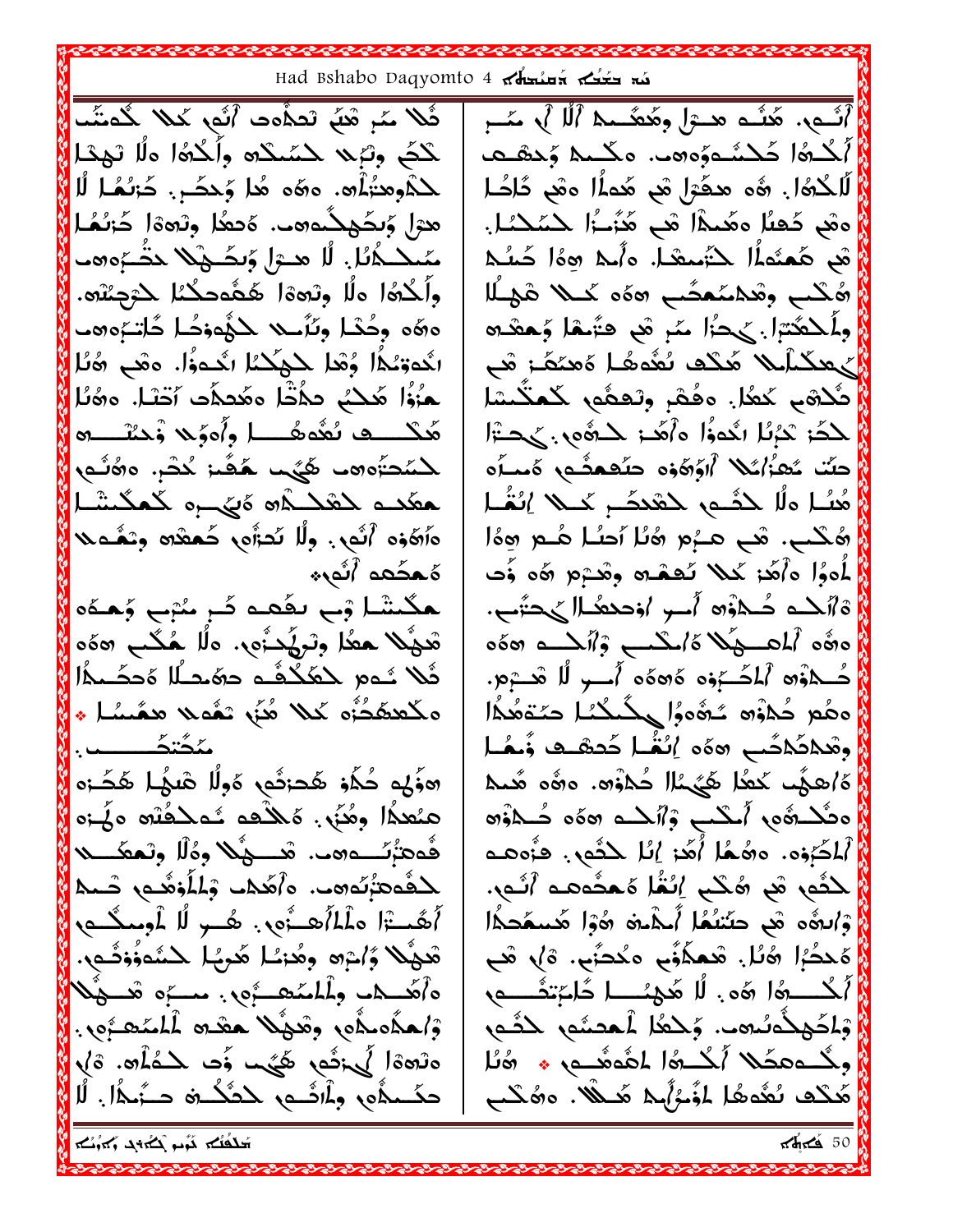Had Bshabo Daqyomto 4 ملحلة بتعنيم بتعنيم نَمِ هَي تَسْعَمُونَ. أَلَمْ <del>ى</del>دىكە ئەۋەپىگە ئە This is there's family is the نه المحدّث المستعلم المستعمل المستعمل Thrion Litin Litt ع الله عليه المسلم المسلم المسلم المسلم المسلم المسلم المسلم المسلم المسلم المسلم المسلم المسلم المس ۰٫<del>۰، بعد الله عن جرح</del>شور خط حرا می است الله می .18.06 يُمُه مَدْ مِهُهْكَ سَمْكُتِ. مُدْ مطْلَعَ الْمَسْتَمَا لَهُ مَتَعَلَّفَ الْمَسْتَمَاءُ الْمُؤْمَرَةُ مكنع محسوحة المتحدة المحاشون المتحدية به عَمِيهِ مَنْ مَنْ مَنْ مَنْ مَا مَا مَا مَعْ مَدْ مَدَّ مَنْ كمحدثه جديبت حذمك ره سبعه س مه معبعة الأمارية كمعت مه مسروع لمد. (هُمْجُلْكُمْ مَلْبِهِ مَرْكَمَهُ مِيْحُنُكُمْ) www.suryoyena-online.de a-georg@hotm azizgeorg5@gmail.com -7 تَمَسُوْمِهِمْ مَوْسِمٍ كَتُوْمِهِمْ مَنْ يَمْتُوَمِّكَمْ